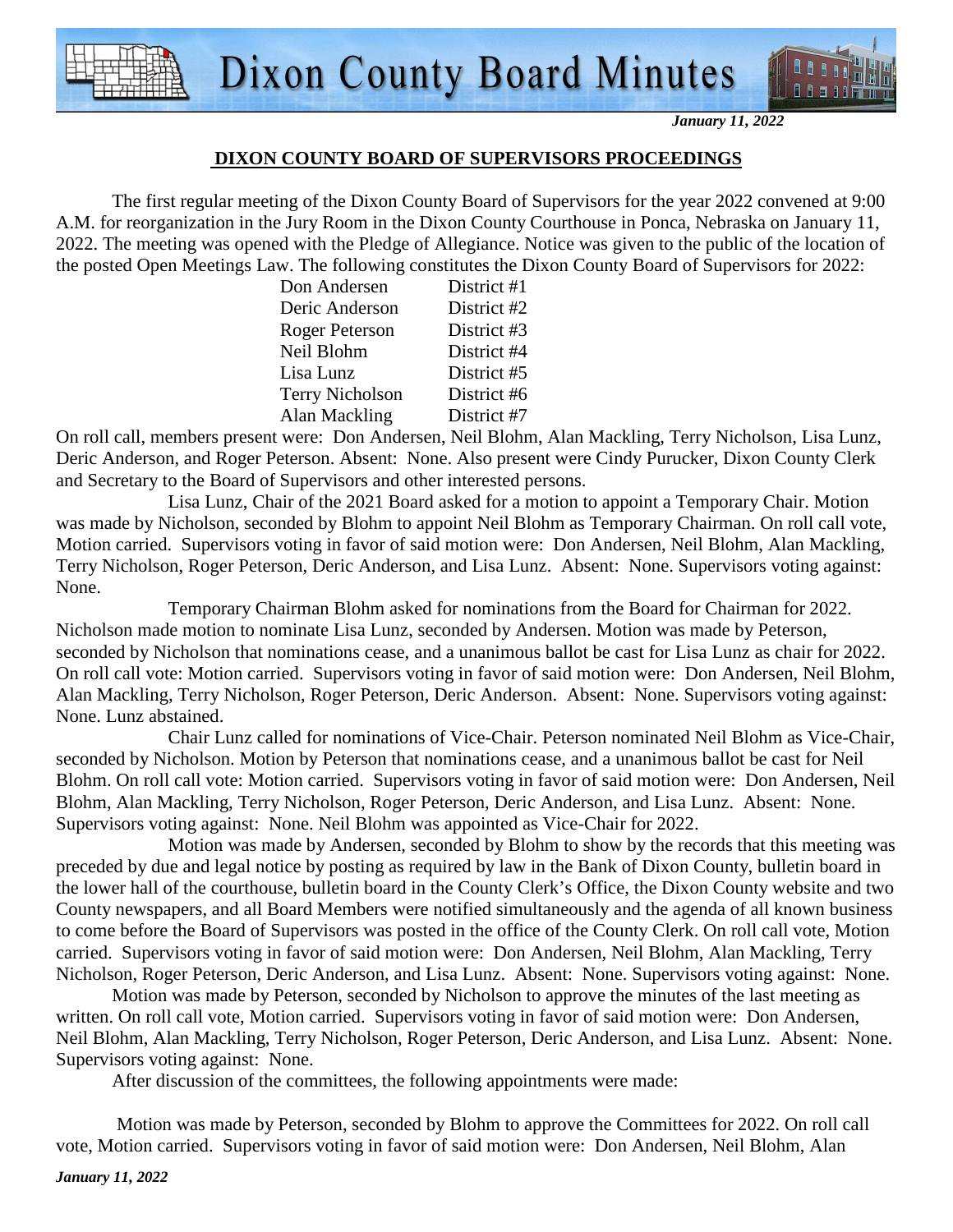

*January 11, 2022* 

Mackling, Terry Nicholson, Roger Peterson, Deric Anderson, and Lisa Lunz. Absent: None. Supervisors voting against: None. The person whose name heads the list of each Committee is designated as the Chairman of that Committee (23-272).

The regular meeting of the Board shall be held on the second Tuesday of January. All other meetings are adjourned meetings.

Part-time Road Supt., Arnold Mellick and County Engineer Brian McDonald were present to discuss ongoing road and bridge projects. Brian McDonald updated the Board on the progress on the Emerson North FHW bridge. The letting is tentatively set for February. He also updated the status of the last of the FEMA projects.

Martinsburg SW project that relocated 583.5 road south of highway 20 has been opened, the land for the old road will revert back to the adjacent landowner.

At 9:30 A.M. bids were opened for the Wakefield West and Newcastle Southwest projects. The bids were as follows:

A&R Construction Co. – Wakefield West - \$218,302.44 with a start date of November 2022. No bid for Newcastle SW.

Dixon Construction Co. – Newcastle SW - \$746,324.75 with a start date of September 6, 2022. No bid for Wakefield West.

Engineer McDonald recommended the Board accept the bids pending a review of the numbers. Motion to accept the low bids pending a review of the numbers was made by Nicholson, seconded by Anderson. On roll call vote. Motion carried. Supervisors voting in favor of said motion were: Don Andersen, Neil Blohm, Alan Mackling, Terry Nicholson, Roger Peterson, Deric Anderson, and Lisa Lunz. Absent: None. Supervisors voting against: None.

Discussion was had on a new driveway resolution. It was agreed to extend the culvert width to forty foot and anything in excess of that width will be at the expense of the landowner. Motion was made to adopt the resolution by Anderson, seconded by Blohm. On roll call vote: Motion carried. Supervisors voting in favor of said motion were: Don Andersen, Neil Blohm, Alan Mackling, Terry Nicholson, Roger Peterson, Deric Anderson, and Lisa Lunz. Absent: None. Supervisors voting against: None. **Resolution & Ordinance Book 3, page 175.** 

 On a motion by Peterson and second by Anderson to appoint Shea Scollard as Emergency Manager and Sara Kumm as 911 Director. On roll call vote, Motion carried. Supervisors voting in favor of said motion were: Don Andersen, Neil Blohm, Alan Mackling, Terry Nicholson, Roger Peterson, Deric Anderson, and Lisa Lunz. Absent: None. Supervisors voting against: None. **Resolution and Ordinance Book 3 Page 176.**

Shea Scollard was appointed as primary rep. and Sara Kumm as alternate rep. to the Northeast Regional Governance Board for the Northeast Planning, Exercise, Training & Interoperable Communications Region, and a Memorandum of Understanding for the Northeast Region Planning Committee approved on a motion by Andersen and second by Blohm. On roll call vote, Motion carried. Supervisors voting in favor of said motion were: Don Andersen, Neil Blohm, Alan Mackling, Terry Nicholson, Roger Peterson, Deric Anderson, and Lisa Lunz. Absent: None. Supervisors voting against: None. **Resolution and Ordinance Book 3 Page 177.**

The Emergency Management Performance Review for EMPG grant guidelines were tabled until next month. They will be completed by Chair Lunz after interviews are completed.

Shea Scollard and Sara Kumm were present to give Emergency Management Updates. Shea told the Board the FEMA projects are still in the approval process. Cyber training program is still running. The EMPG audit is scheduled for next week. There will be grain bin training with the area fire/rescue personnel.

Sara Kumm informed the Board that she has been working on the Statewide Radio System. We will be able to use the wireless money to pay the expenses. NextGen 911 equipment is coming in. The interlocal agreement for the NextGen911 is being rewritten again. EMS lines were received from Cedar and Dakota Counties for the mapping system.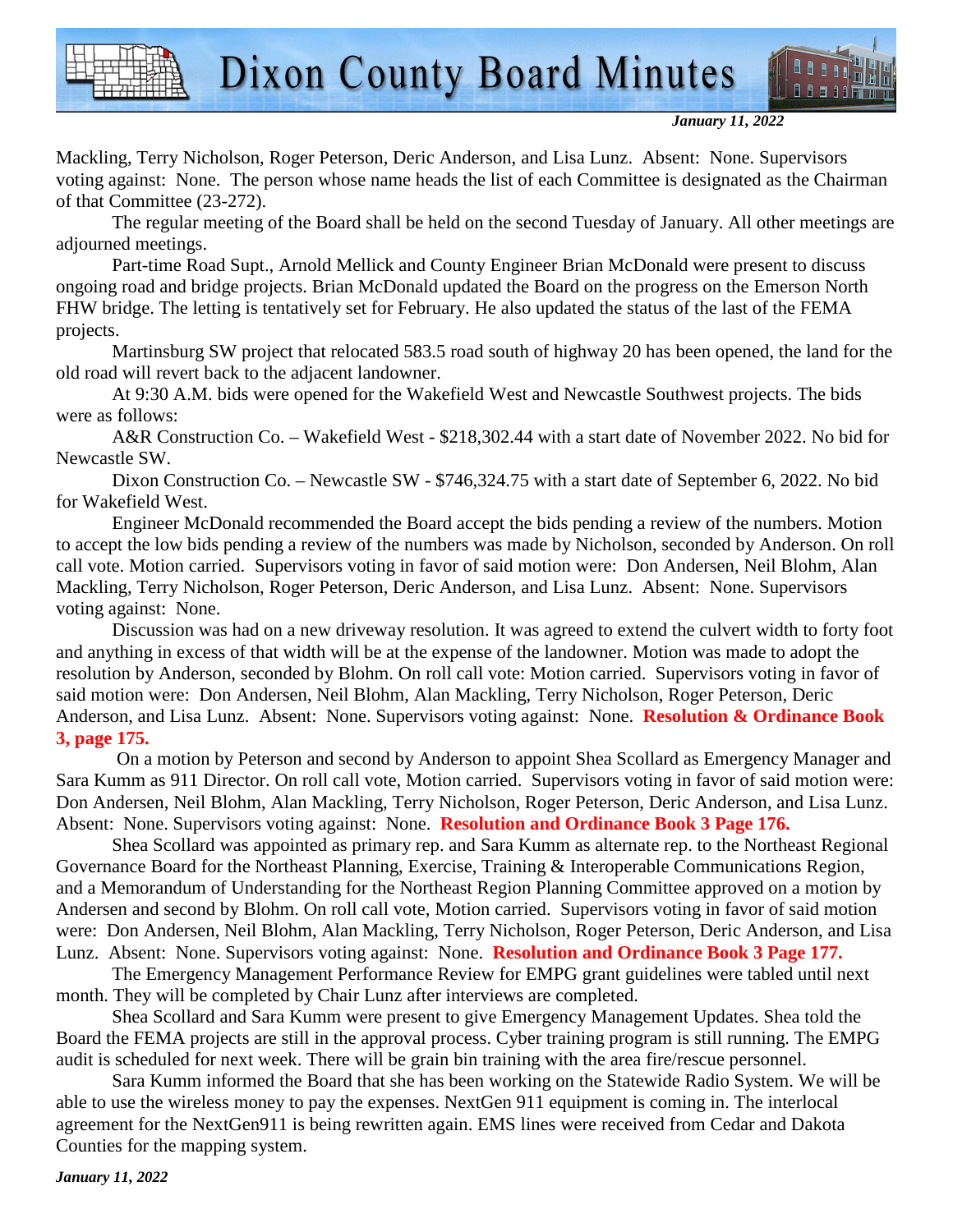*January 11, 2022* 

A grant from NIRMA for \$970.11 to defray the cost of winter safety coats was received. Sara is going to apply for a grant to replace the deputy radios and handheld radios.

 Supervisor Blohm made a motion to approve Change Order #3 for the Ponca SE project, seconded by Nicholson. On roll call vote: Motion carried. Supervisors voting in favor of said motion were: Don Andersen, Neil Blohm, Alan Mackling, Terry Nicholson, Roger Peterson, Deric Anderson, and Lisa Lunz. Absent: None. Supervisors voting against: None.

Don Andersen stated he is on the Ponca City agenda this month to discuss the gutter east of the courthouse.

Motion was made by Mackling seconded by Peterson to allow the Allen Road shop to dispose of nonfunctioning items on their inventory. A list is on file at the County Clerk's office. On roll call vote: Motion carried. Supervisors voting in favor of said motion were: Don Andersen, Neil Blohm, Alan Mackling, Terry Nicholson, Roger Peterson, Deric Anderson, and Lisa Lunz. Absent: None. Supervisors voting against: None.

Nicholson made motion to approve the sale of a 2004 Freightliner at the Taylor & Martin auction on January 20<sup>th</sup>. Seconded by Peterson. On roll call vote: Motion carried. Supervisors voting in favor of said motion were: Don Andersen, Neil Blohm, Alan Mackling, Terry Nicholson, Roger Peterson, Deric Anderson, and Lisa Lunz. Absent: None. Supervisors voting against: None.

Application from Bank First and NPAIT to be approved as a County Depository for 2022 were reviewed. Motion was made by Peterson, seconded by Blohm to adopt resolutions approving Bank First, Wakefield, NE and NPAIT as County Depositories for 2022. On roll call vote, Motion carried. Supervisors voting in favor of said motion were: Don Andersen, Neil Blohm, Alan Mackling, Terry Nicholson, Roger Peterson, Deric Anderson, and Lisa Lunz. Absent: None. Supervisors voting against: None. **Resolution & Ordinance Book 3 Pages 178 and 180.** 

The County Treasurer was authorized to invest monies not needed for day-to-day operations in bonds, etc. on a motion by Nicholson and second by Blohm. On roll call vote, Motion carried. Supervisors voting in favor of said motion were: Don Andersen, Neil Blohm, Alan Mackling, Terry Nicholson, Roger Peterson, Deric Anderson, and Lisa Lunz. Absent: None. Supervisors voting against: None.

The mileage reimbursement rate change to .585 cents per mile effective January 1, 2022 was approved on a motion by Blohm and a second by Anderson. On roll call vote, Motion carried. Supervisors voting in favor of said motion were: Don Andersen, Neil Blohm, Alan Mackling, Terry Nicholson, Roger Peterson, Deric Anderson, and Lisa Lunz. Absent: None. Supervisors voting against: None.

The County Treasurer's Six-Month Report was reviewed.

The County Official's Fee Reports and Treasurer's List of Pledged Securities were approved on a motion by Nicholson and second by Andersen. On roll call vote, Motion carried. Supervisors voting in favor of said motion were: Don Andersen, Neil Blohm, Alan Mackling, Terry Nicholson, Roger Peterson, Deric Anderson, and Lisa Lunz. Absent: None. Supervisors voting against: None.

Correspondence was reviewed.

Nebraska Department of Environmental Quality notified the County Clerk that the Scrap Tire Grant for 2022 was denied. Cedar County will be holding an event that will include Dixon County. We will be notified of when their event is.

Discussion was had on appointing a shop/road foreman for each road shop. A majority of the supervisors agreed it was good to have someone to oversee the day-to-day duties. The foreman would make .50 over the highest paid road employee. They would not have the ability to hire or fire but can make recommendations to the supervisors based on job performance. The Allen shop is ready to appoint a shop/road foreman, but the Newcastle shop is not. Supervisor Anderson made a motion to approve a shop/ road foreman as warranted at the discretion of the supervisors, seconded by Mackling. On roll call vote: Motion carried. Supervisors voting in favor of said motion were: Don Andersen, Neil Blohm, Alan Mackling, Terry Nicholson, Roger Peterson, Deric Anderson, and Lisa Lunz. Absent: None. Supervisors voting against: None.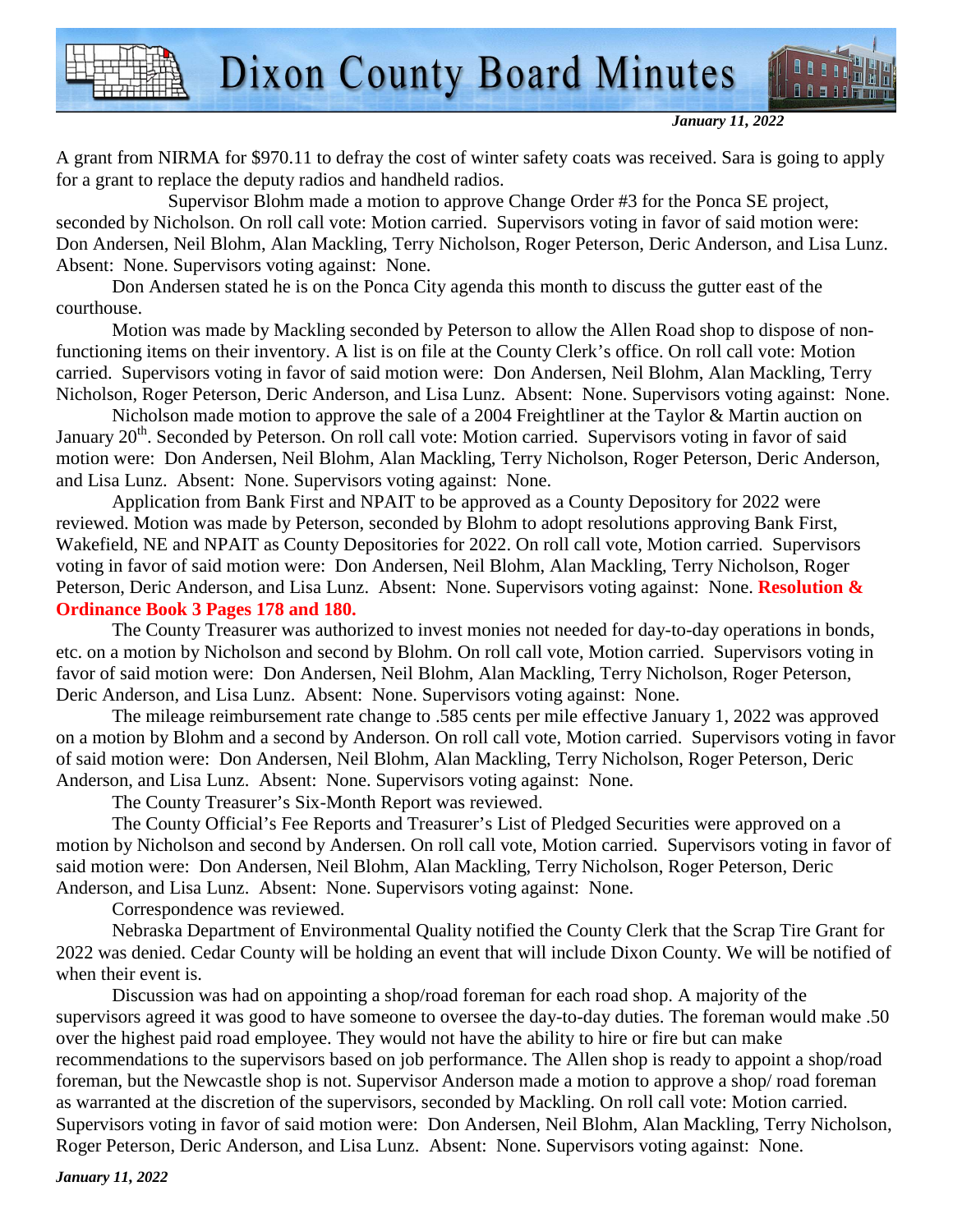*January 11, 2022* 

Chair Lunz would like to have Pam Bourne or Zelle give a presentation on best employment practices. Cathy Stilwell, payroll clerk, was present to answer questions regarding the time clocks. The Board would like to have a meeting with the road employees on protocol before going live with the time clocks. Potentially we will go strictly to time clock on February 20, 2022.

JoAnn Brennan, County Treasurer, visited with the Board about data fees she is collecting. Currently we are charging fees to escrow companies that are also being charged by MIPS for the same information. Most counties do not charge the data fees anymore. Supervisor Nicholson made a motion to discontinue charging for data fees from the escrow companies that are being charged fees by MIPS. Seconded by Peterson. On roll call vote: Motion carried. Supervisors voting in favor of said motion were: Don Andersen, Neil Blohm, Alan Mackling, Terry Nicholson, Roger Peterson, Deric Anderson, and Lisa Lunz. Absent: None. Supervisors voting against: None.

The Board recessed to meet as Board of Equalization and reconvened with all members present. The Board made their quarterly tour of the jail.

The Board recessed for lunch at 12:00 P.M and reconvened at 1:00 P.M with all members present. County Attorney, Leland Miner was present to discuss legal concerns of the Board.

An estray claim was filed with the county. Leland Miner explained what an estray claim is. Roger Schindler was present to request a continuance on paying the claim. Attorney Miner told Mr. Schindler that he can pursue the case as a civil matter if he does not agree with the Boards decision. The Board discussed the claim.

Supervisor Peterson made a motion to authorize the County Treasurer to pay the estray claim to George Koch for \$520.00 for feed and damages, seconded by Blohm. On roll call vote: Motion carried. Supervisors voting in favor of said motion were: Don Andersen, Neil Blohm, Alan Mackling, Terry Nicholson, Roger Peterson, Deric Anderson, and Lisa Lunz. Absent: None. Supervisors voting against: None. The balance held in the Estray Fund is to be paid to Mr. Schindler.

Resolutions were discussed on the assumption of maintenance of township roads in Hooker and Newcastle Townships. The Newcastle Township Road is 587 Avenue from north of Highway 12 to 883 Road in between sections 35 & 36, Township 31 North, Range 5 East. The Hooker Township roads are approximately 4.5 miles beginning on 882 Road and proceeding east from 577 Avenue to 580 Avenue; then North on 580 Avenue to 883 Road; then East one mile on 883 Road to 583 Avenue; all in Township 31 North, Range 4 East.

Anderson made motion to approve the resolution for the assumption of roads in Newcastle Township, seconded by Peterson. On roll call vote: Motion carried. Supervisors voting in favor of said motion were: Don Andersen, Neil Blohm, Alan Mackling, Terry Nicholson, Roger Peterson, Deric Anderson, and Lisa Lunz. Absent: None. Supervisors voting against: None**. Resolution & Ordinance Book 3, Page 183.** 

Anderson made motion to approve the resolution for the assumption of roads in Hooker Township, seconded by Lunz. On roll call vote: Motion carried. Supervisors voting in favor of said motion were: Don Andersen, Neil Blohm, Alan Mackling, Terry Nicholson, Roger Peterson, Deric Anderson, and Lisa Lunz. Absent: None. Supervisors voting against: None. **Resolution & Ordinance Book 3, Page 185.** 

There were no bids for the windows and pass-through tray for the Assessor's and Treasurer's offices. Dylan Glaser with CP Strategies gave a presentation on the Summit CO2 pipeline.

Discussion was had on the courthouse/jail assessment. The next phase deals with preliminary plans and appointing a citizens committee if we move forward. Nicholson made motion to move forward with Phase II, seconded by Anderson. On roll call vote: Motion carried. Supervisors voting in favor of said motion were: Don Andersen, Neil Blohm, Alan Mackling, Terry Nicholson, Roger Peterson, Deric Anderson, and Lisa Lunz. Absent: None. Supervisors voting against: None.

Discussion was had on mowing of county roads. Since it is already a law there would be no need to pass a resolution. According to State Statute 39-1811. Landowners are responsible for mowing the roads adjacent to their property. The only time mowing will be done is when it is late in the year and there is a chance of snow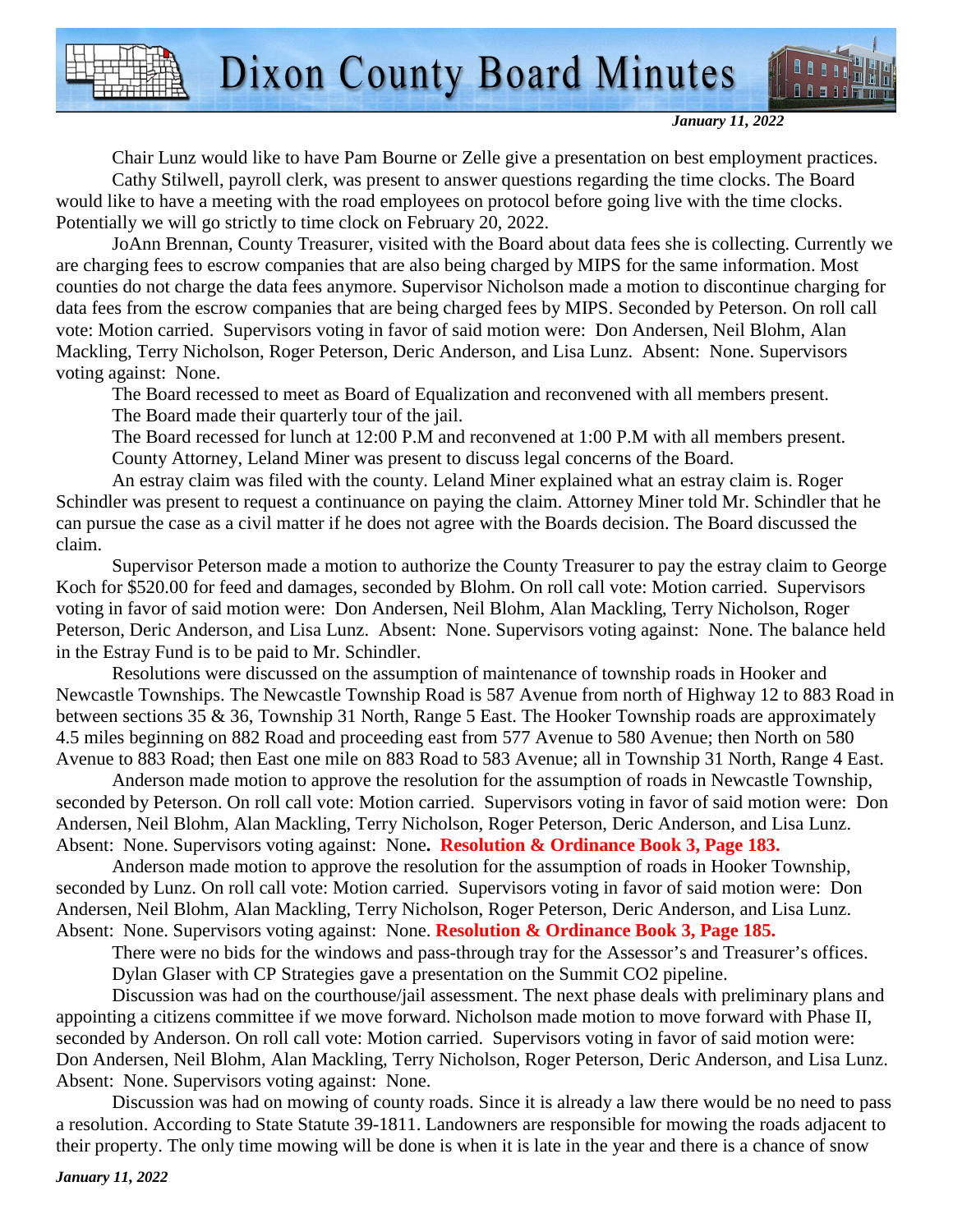

*January 11, 2022* 

drifting onto the roadway. Landowners will be notified there has been a change in policy. Motion was made by Anderson, seconded by Mackling to follow state statute for mowing roads. On roll call vote: Motion carried. Supervisors voting in favor of said motion were: Don Andersen, Neil Blohm, Alan Mackling, Terry Nicholson, Roger Peterson, Deric Anderson, and Lisa Lunz. Absent: None. Supervisors voting against: None.

Discussion was had on an Interlocal Agreement with the City of Ponca for monitoring of police, fire and rescue telephone and radio calls for the City of Ponca by the Sheriff's Department for a fee. Motion was made by Peterson and seconded by Anderson to adopt the agreement and present it to the City of Ponca for approval. On roll call vote: Motion carried. Supervisors voting in favor of said motion were: Don Andersen, Neil Blohm, Alan Mackling, Terry Nicholson, Roger Peterson, Deric Anderson, and Lisa Lunz. Absent: None. Supervisors voting against: None.

Safety Committee recommendations were submitted. The south shed would like more than two electrical outlets. Supervisor Blohm is looking into having some more installed.

The Sheriff's 2021 Activity Report was reviewed.

The Noxious Weed deposited \$15,691.50 last month.

The Claims Committee presented the following claims:

#### *CO-Capital Outlay, ER-Equipment Rental, INS-Insurance, EL-Election, K9-Canine, LS-Legal Services, MA-Materials, MI-Miscellaneous, OE-Operating Expenses, PY-Prior Years Service, RE-Reimbursement, RP-Repairs, SU-Supplies, TT-Tax Transfer, TS-Technology Services, VS-Vendor Services*

|           | 137998.64   |
|-----------|-------------|
| <b>RE</b> | \$33.60     |
| <b>RE</b> | \$142.80    |
| <b>RE</b> | \$259.84    |
| TS        | \$389.25    |
| VS        | \$561.43    |
| MI/OE     | \$446.99    |
| MI/OE     | \$516.08    |
| MI/OE     | \$18,085.01 |
| <b>MA</b> | \$262.34    |
| VS        | \$500.00    |
| <b>OE</b> | \$6.08      |
| VS        | \$35.00     |
| PY        | \$16.00     |
| <b>TS</b> | \$29.99     |
| TS        | \$86.71     |
| VS        | \$1,870.00  |
| <b>OE</b> | \$3,076.79  |
| <b>TS</b> | \$65.00     |
| <b>TS</b> | \$65.00     |
| <b>TS</b> | \$448.00    |
| <b>TS</b> | \$30.88     |
| SU        | \$329.14    |
| SU        | \$200.55    |
| <b>OE</b> | \$108.00    |
|           |             |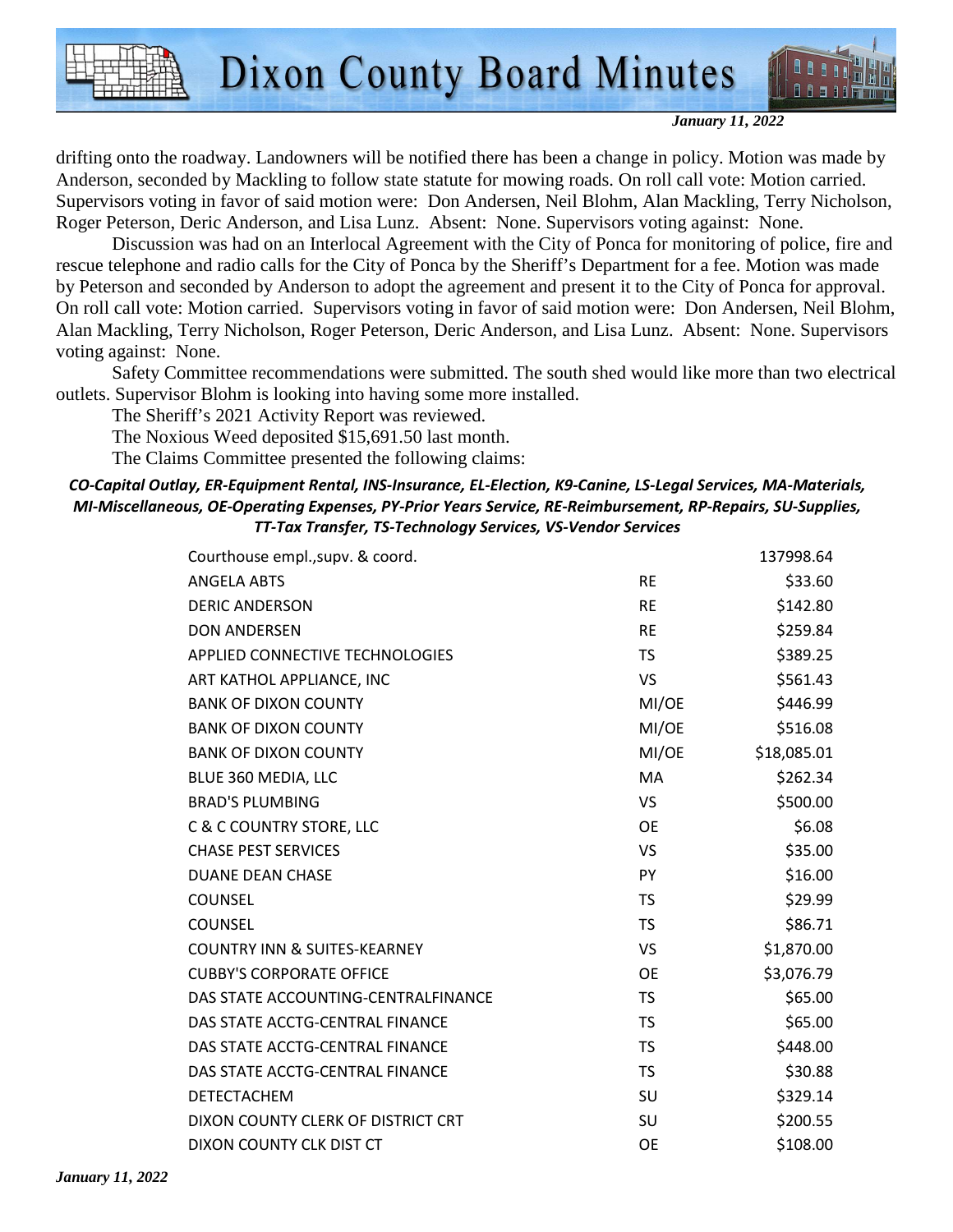



**DOO** 88 a a a a fr

| DIXON COUNTY COURT                  | <b>OE</b>  | \$314.00     |
|-------------------------------------|------------|--------------|
| DIXON COUNTY INSURANCE FUND #1275   | <b>INS</b> | \$400,000.00 |
| <b>DODGE COUNTY</b>                 | MI         | \$2,608.27   |
| <b>AUDREY DOHMA</b>                 | PY         | \$16.00      |
| <b>KATHY EIFERT</b>                 | PY         | \$18.00      |
| ELECTRONIC ENGINEERING COMPANY      | VS         | \$307.50     |
| FITZGERALD, VETTER & TEMPLE         | LS.        | \$1,186.70   |
| <b>GILL HAULING INC</b>             | VS         | \$122.80     |
| <b>GREAT PLAINS COMM INC</b>        | <b>OE</b>  | \$1,103.66   |
| GROUP RESOURCES OF IOWA, LLC        | <b>INS</b> | \$2,285.76   |
| THE HOME DEPOT PRO                  | <b>SU</b>  | \$580.50     |
| JEFFREY L HROUDA ATTORNEY AT LAW    | LS.        | \$1,300.85   |
| <b>HUBER &amp; ASSOCIATES INC</b>   | VS         | \$1,050.00   |
| <b>JACK'S UNIFORMS &amp; EQUIP</b>  | VS         | \$466.80     |
| <b>JORGENSEN LAW OFFICE</b>         | <b>OE</b>  | \$2,875.71   |
| <b>K &amp; K CATERING</b>           | <b>OE</b>  | \$1,298.50   |
| <b>KELLER PHARMACY</b>              | <b>OE</b>  | \$29.95      |
| LANDMARK SURVEYING ASSOCIATES       | VS.        | \$387.00     |
| LISA LUNZ                           | <b>RE</b>  | \$331.52     |
| <b>MCI</b>                          | <b>OE</b>  | \$136.82     |
| MIPS, INC                           | VS         | \$3,348.02   |
| <b>ALAN MACKLING</b>                | <b>RE</b>  | \$150.00     |
| DONALD L. MACKLING                  | PY         | \$16.00      |
| DAN MCCABE                          | <b>PY</b>  | \$25.00      |
| <b>MITIKU MAMO</b>                  | <b>RE</b>  | \$131.04     |
| NACO                                | VS         | \$200.00     |
| NEBRASKA COUNTY ASSESSORS ASSN      | MI         | \$60.00      |
| NEBRASKA CLERK OF DIST COURT ASSOC  | LS         | \$50.00      |
| NEBRASKA HEALTH & HUMAN SERVICES    | LS         | \$81.00      |
| NEBRASKA JOURNAL LEADER             | VS         | \$258.11     |
| NORTHEAST COMMUNITY COLLEGE         | MI         | \$94.50      |
| NORTHEAST NEBR COUNTY ASSESSOR ASSN | MI         | \$25.00      |
| NORTHEAST NEBR TELEPHONE CO         | VS         | \$45.55      |
| <b>NORTHEAST POWER</b>              | VS         | \$1,531.44   |
| ONE OFFICE SOLUTION                 | SU         | \$816.22     |
| <b>PAUL PFISTER</b>                 | PY         | \$11.00      |
| PONCA FAMILY DENTISTRY LLC          | VS         | \$708.00     |
| PONCA PUBLIC UTILITIES              | VS.        | \$446.37     |
| <b>REGION IV INC</b>                | VS         | \$2,035.50   |
| <b>QUIN ROHAN</b>                   | <b>RE</b>  | \$274.92     |
| SHEA SCOLLARD                       | <b>RE</b>  | \$75.00      |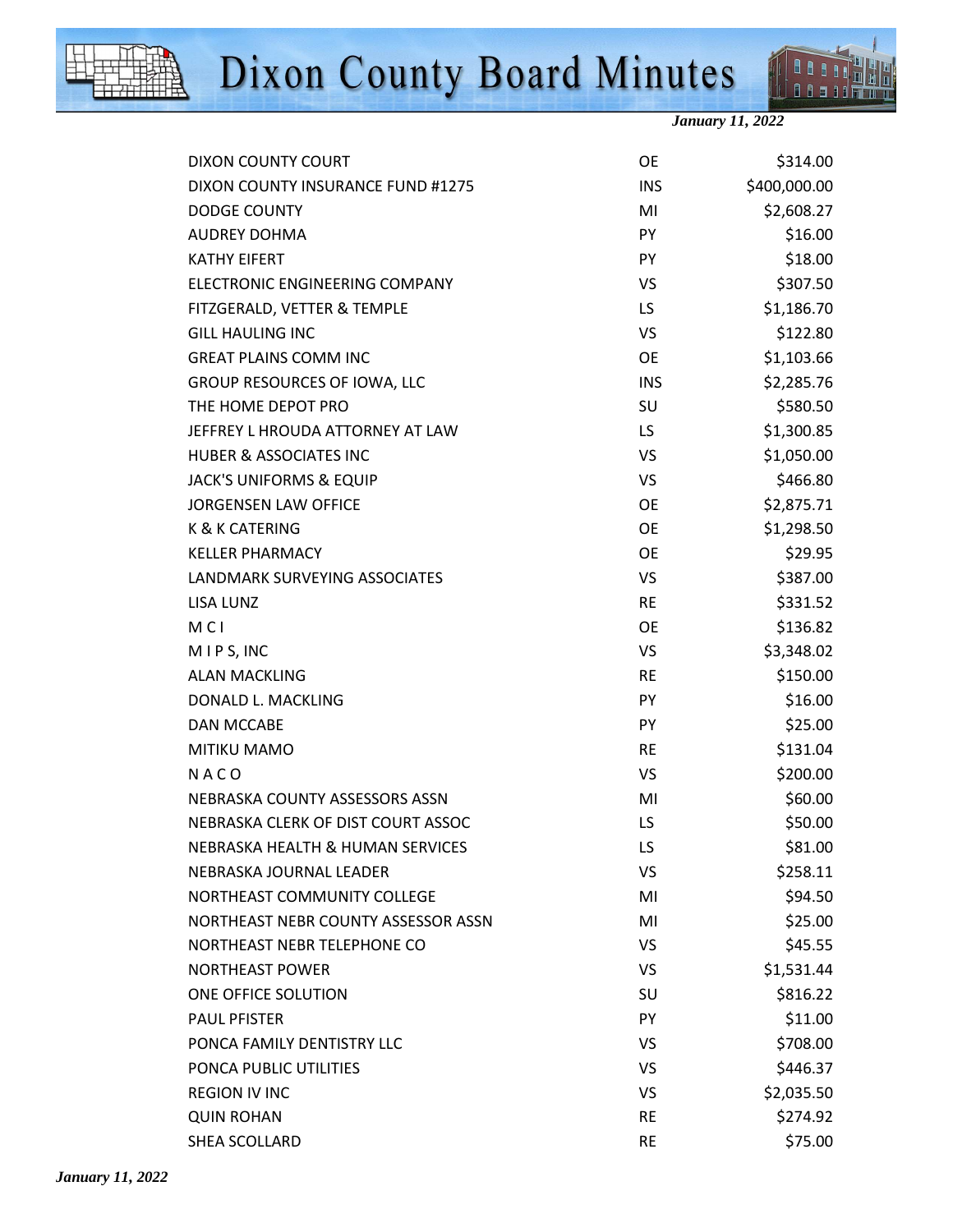



*January 11, 2022* 

| STAMP FULFILLMENT SERVICES               | SU        | \$705.80    |
|------------------------------------------|-----------|-------------|
| <b>STAPLES CREDIT PLAN</b>               | SU        | \$233.29    |
| <b>THOMSON REUTERS-WEST</b>              | LS.       | \$1,748.06  |
| UNIVERSITY OF NEBRASKA - LINCOLN         | <b>OE</b> | \$541.67    |
| UNIVERSITY OF NEBRASKA-LINCOLN           | <b>OE</b> | \$90.14     |
| <b>VERIZON WIRELESS</b>                  | <b>OE</b> | \$80.02     |
| <b>VERIZON WIRELESS</b>                  | <b>OE</b> | \$402.12    |
| <b>VISA</b>                              | <b>OE</b> | \$103.51    |
| <b>WAKEFIELD REPUBLICAN</b>              | <b>VS</b> | \$411.23    |
| <b>AMY WATCHORN</b>                      | <b>RE</b> | \$138.75    |
| <b>ROBERT WENDTE</b>                     | PY        | \$18.00     |
| <b>ROAD FUND</b>                         |           |             |
| Road Employees                           |           | \$33,861.46 |
| AMERICAN BROADBAND CABLE                 | <b>VS</b> | \$73.00     |
| <b>BANK OF DIXON COUNTY</b>              | MI        | \$3,438.76  |
| <b>BANK OF DIXON COUNTY</b>              | MI        | \$144.39    |
| <b>BOMGAARS</b>                          | SU        | \$297.39    |
| HOLLY A. BROWN CONSTRUCTION, INC.,       | VS        | \$9,800.00  |
| <b>COUNTRY INN &amp; SUITES-KEARNEY</b>  | <b>VS</b> | \$280.50    |
| <b>COUNTRYSIDE GAS &amp; GROCERY</b>     | <b>OE</b> | \$653.16    |
| <b>EKBERG AUTO PARTS</b>                 | <b>RP</b> | \$583.79    |
| EMME SAND & GRAVEL, INC                  | <b>OE</b> | \$23,748.40 |
| <b>GROSSENBURG IMP</b>                   | VS        | \$6.78      |
| HANSEN BROTHERS PARTS & SERVICE INC      | <b>RP</b> | \$238.52    |
| J & J WELDING                            | <b>OE</b> | \$380.00    |
| JEO CONSULTING GROUP INC                 | VS        | \$11,658.75 |
| JERRY'S SERVICE INC.                     | <b>RP</b> | \$1,352.60  |
| LINDE GAS & EQUIPMENT INC.               | <b>OE</b> | \$49.32     |
| <b>MARRONS CONVENIENCE &amp; SERVICE</b> | <b>OE</b> | \$423.79    |
| <b>ARNOLD MELLICK</b>                    | <b>RE</b> | \$252.00    |
| MID-AMERICAN RESEARCH CHEM               | <b>VS</b> | \$367.80    |
| MIDWEST SERVICE & SALES CO               | VS/OE     | \$1,980.00  |
| MIDWEST STORM SHELTERS, LLC              | <b>VS</b> | \$12,576.76 |
| MILLER BUILDING SUPPLY                   | <b>VS</b> | \$108.65    |
| N M C EXCHANGE LLC                       | <b>VS</b> | \$745.29    |
| NEBRASKA JOURNAL LEADER                  | <b>VS</b> | \$172.98    |
| NORTHEAST NEBR TELEPHONE CO              | <b>OE</b> | \$166.88    |
| NORTHEAST POWER                          | <b>OE</b> | \$173.03    |
| PONCA COOPERATIVE, LLC                   | <b>OE</b> | \$80.00     |
| POWERPLAN                                | <b>VS</b> | \$1,165.55  |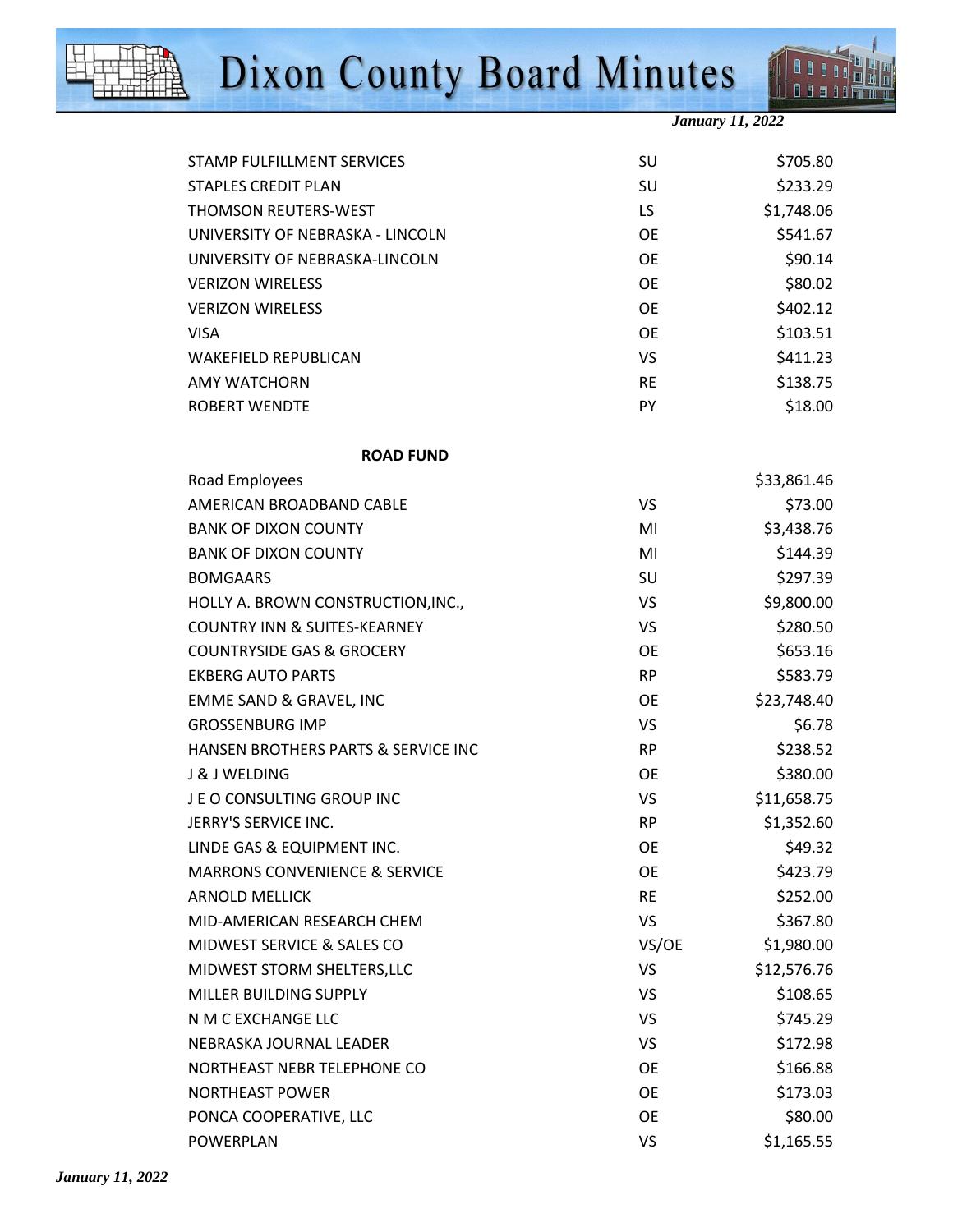

**DOO** 88 a a a a fr

| <b>ROD'S REPAIR</b>                 | <b>RP</b>  | \$556.00     |
|-------------------------------------|------------|--------------|
| SAPP BROS. PETROLEUM, INC.,         | <b>OE</b>  | \$5,432.06   |
| <b>VERMILLION ACE HARDWARE</b>      | SU         | \$239.22     |
| <b>VERZANI FARMS LLC</b>            | <b>OE</b>  | \$4,825.00   |
| <b>WARREN OIL</b>                   | <b>OE</b>  | \$860.70     |
| <b>COUNTY VISITORS IMPROVEMNET</b>  |            |              |
| <b>WAKEFIELD REPUBLICAN</b>         | <b>VS</b>  | \$5.89       |
|                                     |            |              |
| R.O.D. PRESERVE & MODERN            |            |              |
| <b>BEAR GRAPHICS INC</b>            | SU         | \$313.04     |
| <b>INSURANCE FUND</b>               |            |              |
| DIXON CO. HEALTH INS ACCT 5207621   | <b>INS</b> | \$121,547.57 |
| GROUP RESOURCES OF IOWA, LLC        | <b>INS</b> | \$24,460.57  |
| MERCY BUSINESS HLTH SERV/URGNT CARE | <b>INS</b> | \$102.00     |
| <b>VETERANS AID FUND</b>            |            |              |
| DIXON COUNTY VETERANS SERVICE OFFIC | <b>OE</b>  | \$1,500.00   |
| <b>WILLARD JOHNSTON</b>             | <b>RE</b>  | \$400.00     |
| <b>INHERITANCE TAX FUND</b>         |            |              |
| PROCHASKA & ASSOCIATES INC.         | <b>RE</b>  | \$4,127.99   |
| 911 EMERGENCY MANAGEMENT            |            |              |
| E-911 Employee                      |            | 3813.33      |
| <b>CENTURY LINK</b>                 | VS         | \$189.07     |
| <b>CENTURYLINK</b>                  | <b>VS</b>  | \$0.46       |
| <b>GREAT PLAINS COMM INC</b>        | <b>OE</b>  | \$111.41     |
| GROUP RESOURCES OF IOWA, LLC        | <b>INS</b> | \$571.44     |
| NORTHEAST NEBR TELEPHONE CO         | VS         | \$71.82      |
| NORTHEAST POWER                     | <b>VS</b>  | \$397.61     |
| 911 WIRELESS SERVICE FUND           |            |              |
| <b>CENTURY LINK</b>                 | <b>OE</b>  | \$462.91     |
| <b>GREAT PLAINS COMM INC</b>        | <b>OE</b>  | \$272.76     |
| NORTHEAST NEBR TELEPHONE CO         | OE         | \$175.73     |
| <b>NOXIOUS WEED FUND</b>            |            |              |
| Noxious Weed Employees              |            | \$7,324.80   |
| <b>MARLIN BOSE</b>                  | <b>RE</b>  | \$50.40      |
|                                     |            |              |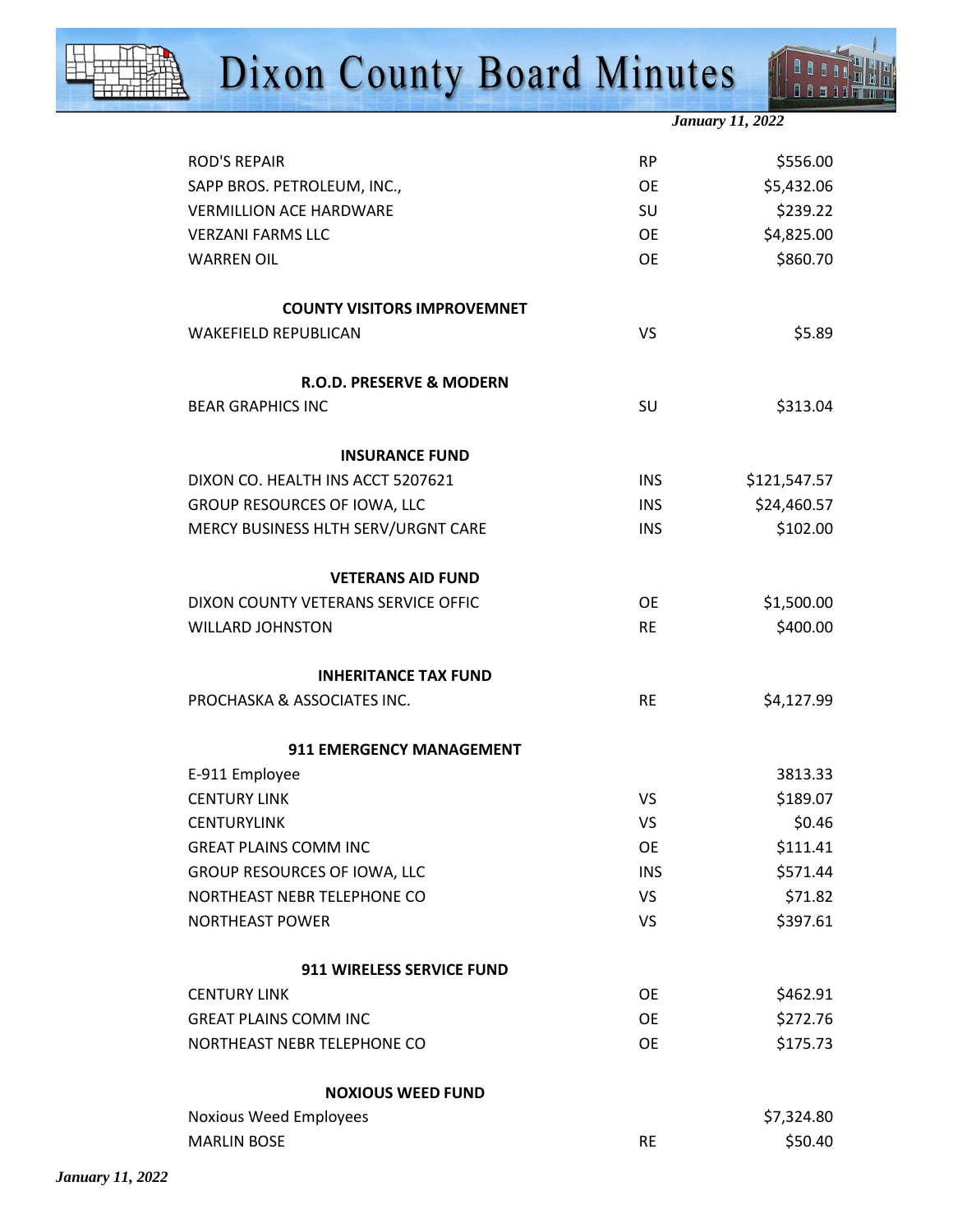



*January 11, 2022* 

| <b>EKBERG AUTO PARTS</b>                | <b>RP</b> | \$111.99       |
|-----------------------------------------|-----------|----------------|
| <b>FARMER'S PRIDE COOPERATIVE</b>       | <b>OE</b> | \$447.68       |
| <b>RAYMOND T KNEIFL</b>                 | <b>RE</b> | \$53.76        |
| <b>JIM LUNZ</b>                         | <b>RE</b> | \$117.96       |
| NEBRASKA WEED CONTROL ASSOCIATION       | <b>OE</b> | \$330.00       |
| NORTHEAST NEBR TELEPHONE CO             | VS        | \$89.93        |
| NORTHEAST POWER                         | <b>OE</b> | \$128.58       |
| <b>JON RAHN</b>                         | <b>RE</b> | \$5.60         |
| <b>COLE ROEBER</b>                      | <b>RE</b> | \$44.80        |
| U.S. CELLULAR                           | <b>OE</b> | \$102.17       |
| <b>AFLAC</b>                            |           | \$<br>596.78   |
| Dixon County Imprest Payroll Acct       |           | \$34,908.99    |
| Dixon County Insurance Fund #1275       |           | \$<br>44.00    |
| <b>First Concord Benefits Group</b>     |           | \$<br>818.33   |
| Legalshield                             |           | \$<br>171.50   |
| <b>Nationwide Retirement Solutions</b>  |           | \$<br>985.00   |
| <b>Retirement Plans Div of Ameritas</b> |           | \$15,729.99    |
| <b>Retirement Plans Service Center</b>  |           | \$<br>180.00   |
| Washington National Ins Co.             |           | \$<br>15.17    |
| <b>Roads / Bridge Fund</b>              |           |                |
| <b>AFLAC</b>                            |           | \$<br>218.74   |
| Dixon County Imprest Payroll Acct       |           | \$<br>7,951.01 |
| Dixon County Insurance Fund #1275       |           | \$<br>9.00     |
| <b>Liberty National</b>                 |           | \$<br>10.00    |
| <b>Retirement Plans Div of Ameritas</b> |           | \$<br>3,689.32 |
| Washington National Ins Co.             |           | \$<br>35.95    |
| 0985 CHILD SUPPORT FUND                 |           |                |
| Dixon County Imprest Payroll Acct       |           | \$<br>130.39   |
| <b>Retirement Plans Div of Ameritas</b> |           | \$<br>59.86    |
| 2910 E011 Emergency Management Fund     |           |                |
| <b>AFLAC</b>                            |           | \$<br>147.68   |
| Dixon County Imprest Payroll Acct       |           | \$<br>939.64   |
| Dixon County Insurance Fund #1275       |           | \$<br>1.00     |
| <b>Retirement Plans Div of Ameritas</b> |           | \$<br>429.00   |
| <b>Mass Mutual Retirement</b>           |           | \$<br>25.00    |

#### **NOXIOUS WEED CONTROL FUND**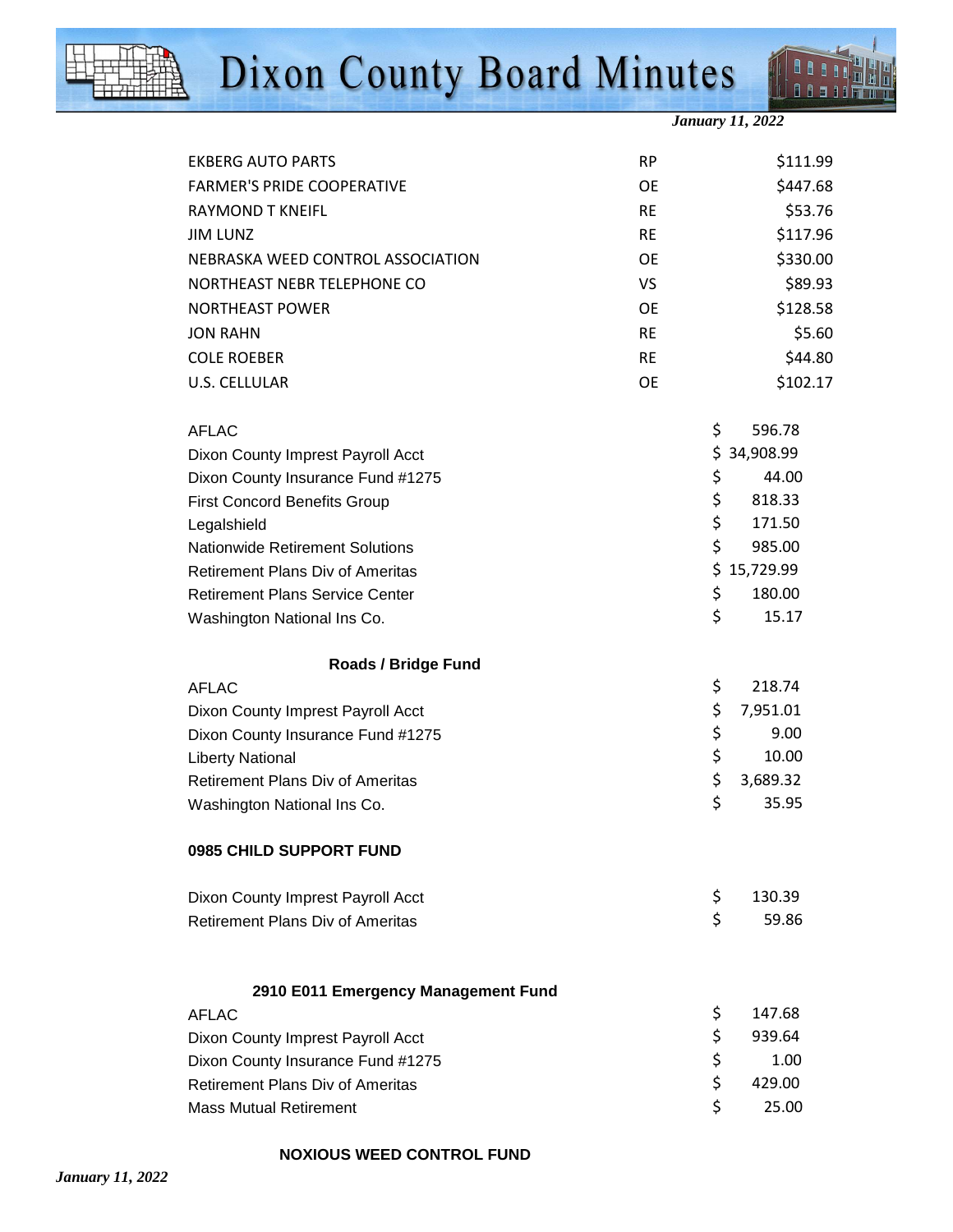



*January 11, 2022* 

| \$2,139.58 |
|------------|
| 2.00       |
| 475.76     |
| 803.79     |
|            |

Motion was made by Peterson, seconded by Blohm to allow all claims for payment. On roll call vote, Motion carried. Supervisors voting in favor of said motion were: Don Andersen, Neil Blohm, Alan Mackling, Terry Nicholson, Roger Peterson, Deric Anderson, and Lisa Lunz. Absent: None. Supervisors voting against: None.

A date of January 27, 2022 at 9:00 A.M. was set to discuss the county road map and townships. They will meet in the Annex building.

 Supervisor Lunz stated that Cash-In-Lieu will be discussed and offered when we renew our health insurance policy in July.

 Supervisor Lunz also shared the new ARPA guidelines allowing government services without a loss calculation.

Chair Lunz left the meeting at 2:25 P.M.

Vice-Chair Blohm took over the meeting.

 Committee Reports: Supervisor Nicholson stated that the Health Board needs an At Large Person for the committee.

 Public Comment: Cindy Geis stated that she had a Republican Candidate Forum in Wakefield January 9, 2022 that was well attended.

There being no further business to come before the Board, motion was made by Anderson, seconded by Andersen to adjourn. On roll call vote, Motion carried. Supervisors voting in favor of said motion were: Don Andersen, Neil Blohm, Alan Mackling, Terry Nicholson, Roger Peterson, Deric Anderson. Supervisors voting against: None. Absent: Lunz

\_\_\_\_\_\_\_\_\_\_\_\_\_\_\_\_\_\_\_\_\_\_\_\_\_\_\_\_\_\_\_\_\_\_\_ \_\_\_\_\_\_\_\_\_\_\_\_\_\_\_\_\_\_\_\_\_\_\_\_\_\_\_\_\_\_\_\_\_\_\_\_\_\_\_\_\_

The Board adjourned at 2:35 P.M.

**ATTEST: CINDY PURUCKER LISA LUNZ, CHAIRMAN** 

### **DIXON COUNTY CLERK DIXON COUNTY BOARD OF SUPERVISORS**

#### **DIXON COUNTY BOARD OF EQUALIZATION PROCEEDINGS**

 The Dixon County Board of Equalization met on January 11, 2022 at 11:00 A.M. for a regular meeting in the Jury Room in the Dixon County Courthouse in Ponca, Nebraska. Chairman Lisa Lunz gave notice to the public of the location of the Open Meetings Law and called for roll call of members present. Answering were: Don Andersen, Neil Blohm, Alan Mackling, Terry Nicholson, Roger Peterson, Deric Anderson, and Lisa Lunz.